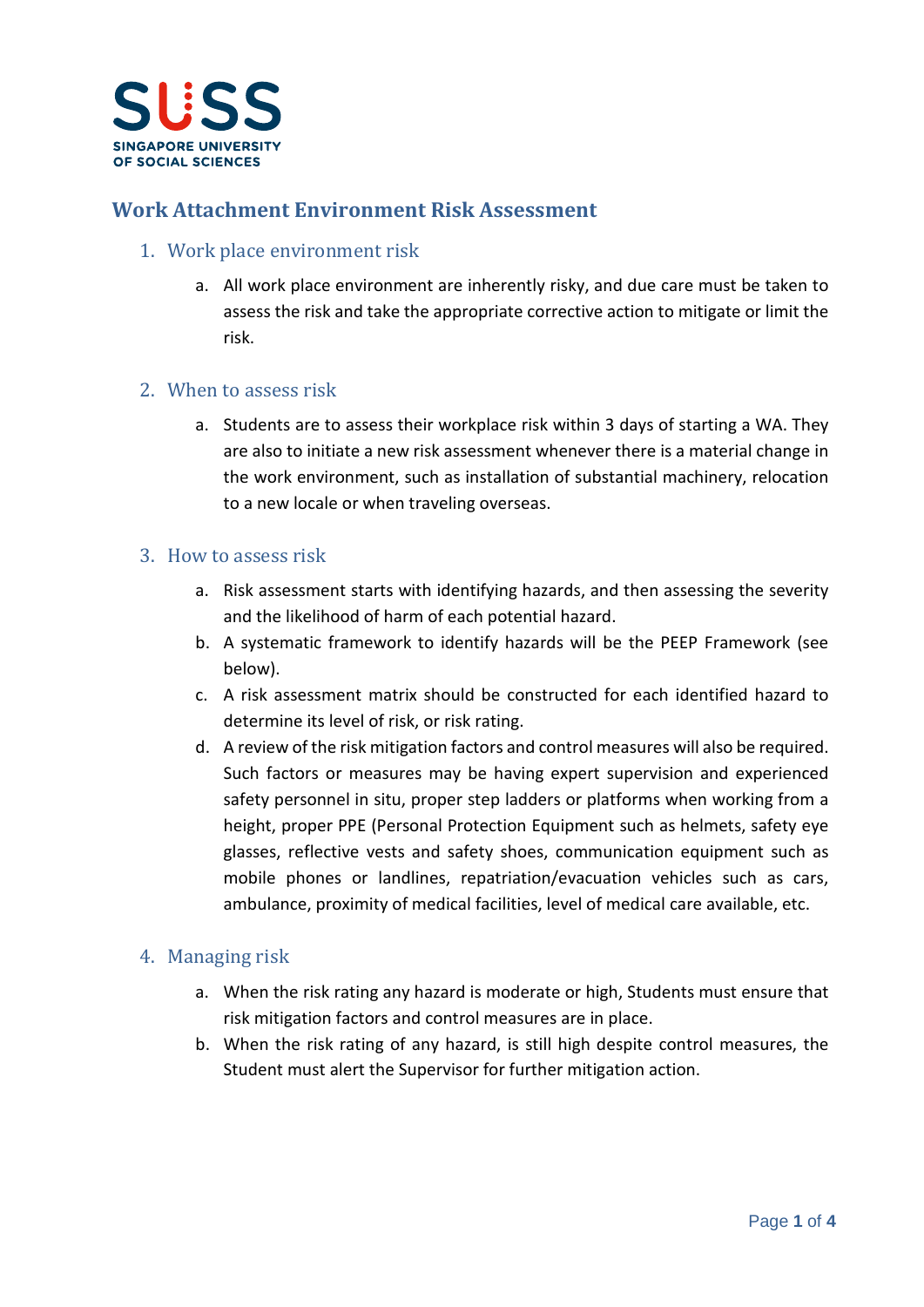

**PEEP (People, Environment, Equipment, Processes)** is a simple way of systematically identifying hazards. On the ground, there is no particular order. You start with whichever is more salient, usually paying attention to what has changed the most from the previous safe setting.

| <b>People</b>      | • Consider your team members, the leaders, members of public, community<br>persons, drunks, bouncers, gangsters, pickpockets, scammers, etc. What sort<br>of risks do they pose to you and your team?<br>. Are you targeted because of your profile?<br>• At the same time, consider also the risks that you pose to the communities<br>that you are entering.                                                                                                                                                                           |  |  |  |
|--------------------|------------------------------------------------------------------------------------------------------------------------------------------------------------------------------------------------------------------------------------------------------------------------------------------------------------------------------------------------------------------------------------------------------------------------------------------------------------------------------------------------------------------------------------------|--|--|--|
| <b>Equipment</b>   | • This includes every tool, device, vehicle or facility that you may use:<br>office/factory equipment, mobile equipment, phones, hospital, etc.<br>.Does your workplace require safety equipment? Do you have access to it?<br>Do you know how to use it safely? Is it in sufficient quantity? Is it in good<br>working condition<br>• Is the nearest medical facility able to deal with the sort of medical<br>emergencies that you may face? If not, how far away is one that can?                                                     |  |  |  |
| <b>Environment</b> | . This refers to both the physical and social environment, such as work from<br>heights, in enclosed spaces, spaces with exposure to heat, fumes etc, as well<br>as natural phenomena as typhoons and earthquakes.<br>• The social environment is a combination of many factors: socio-political<br>situation, international relations, law and order, recent events, etc.<br>. In addition, it would be prudent, regardless of your belief system, to give due<br>regard to the spiritual environment as perceived by the local people. |  |  |  |
| <b>Processes</b>   | . This refers to a variety of communication and operational systems. Are there<br>guidelines and SOPs in place for activities that require them?<br>. Do you know what to do if they are lost or separated, or if there is a medical<br>emergency that requires repatriation or evacuation?<br>• For the activity that you are engaged in, is there a need for safety briefings or<br>movement restrictions?<br>• Processes also refer to leadership styles and internal team communication<br>which can impact team effectiveness.      |  |  |  |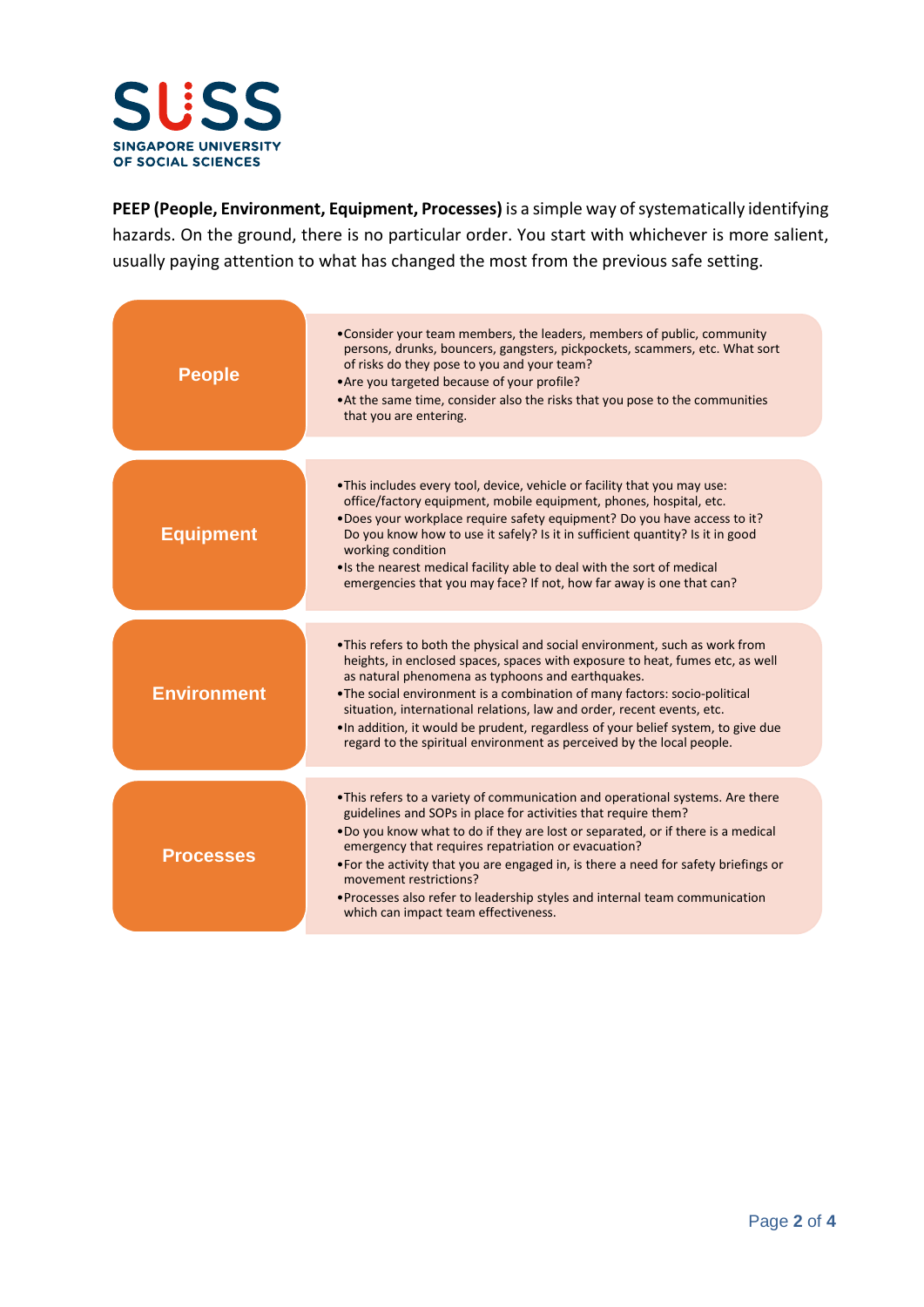

# **Risk Assessment - Severity and Likelihood**

(Severity and Likelihood Scale)

| <b>SEVERITY</b> | <b>DESCRIPTION</b>                                                                                                                                                                                                                                                                                                                                                                                                                                                                                                                                                       |  |  |
|-----------------|--------------------------------------------------------------------------------------------------------------------------------------------------------------------------------------------------------------------------------------------------------------------------------------------------------------------------------------------------------------------------------------------------------------------------------------------------------------------------------------------------------------------------------------------------------------------------|--|--|
| Low             | <b>Medical Attention NOT REQUIRED</b><br>E.g. minor cuts and bruises, sprained ankles with acceptable mobility, lowgrade fever,<br>sunburn without blisters, and minor burns in non-critical areas.                                                                                                                                                                                                                                                                                                                                                                      |  |  |
| Medium          | <b>Outpatient Medical Attention REQUIRED</b><br>Emergency doctor consultation or outpatient treatment is required.<br>E.g. lacerations, 2 <sup>nd</sup> degree burns, mild gastro-intestinal discomfort, heat exhaustion and<br>mild hypothermia with no risks of worsening condition.<br>Non-medical<br>Unfavorable situations resulting in disruption/cancellation of program. E.g. significant                                                                                                                                                                        |  |  |
|                 | delay of services, unacceptable quality of materials/services provided, loss of assets<br>more than \$1000.                                                                                                                                                                                                                                                                                                                                                                                                                                                              |  |  |
|                 | <b>Extended/Specialist Medical Attention REQUIRED</b>                                                                                                                                                                                                                                                                                                                                                                                                                                                                                                                    |  |  |
| High            | Hospitalization, diagnostic tests/observations, evacuation are required.<br>E.g. unstable vital signs, blurred vision, multiple or worsening injuries, fractures and<br>dislocations, unexplained/unexpected intense pain, unexplained severe and persistent<br>abdominal pains, high-grade fever, head and spinal injuries, chest pain, trauma with<br>unexplained numbness and loss of mobility, psychological distress with erratic behavior<br>or self-hurt tendencies, compromised airways, severe allergenic reactions, bites and<br>envenomation by animals, etc. |  |  |
|                 | <b>Non-Medical</b><br>Significant offence to one's social/ethnic identity or religious beliefs, premature<br>termination of program, souring relationship with community or partners, negative<br>publicity on print or social media, incidents requiring consulate or police attention, e.g.<br>loss of passport, deportation, missing person, etc.                                                                                                                                                                                                                     |  |  |

| <b>LIKELIHOOD</b> | <b>DESCRIPTION</b>                 |  |  |
|-------------------|------------------------------------|--|--|
| Low               | Unlikely to occur.                 |  |  |
| <b>Medium</b>     | Occasionally occurs. Not uncommon. |  |  |
| High              | Likely to occur.                   |  |  |